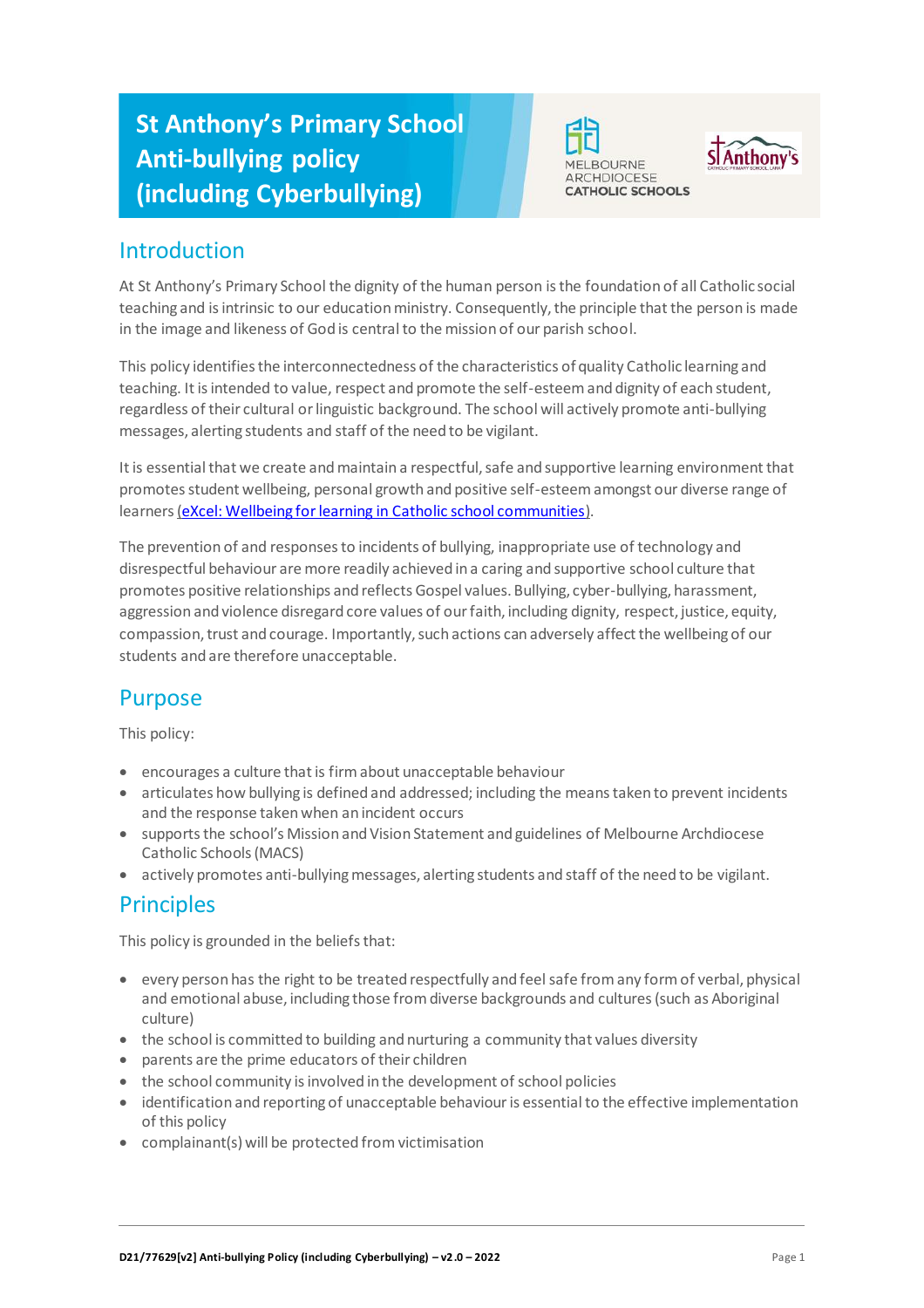- learning technologies are used ethically and responsibly in the school environment, and in a way that minimises the opportunity for children, young people and students to be harmed
- communication is respectful and human dignity is valued
- $\bullet$  regular monitoring of school policies is necessary, and improvements are made where appropriate.

### **Definitions**

**Bullying:** is repeated unreasonable behaviour directed towards a person that creates a risk to health and safety. It occurs when an individual or a group deliberately upsets or hurts another person, their property, reputation or social acceptance on more than one occasion. Forms of bullying include:

**Physical bullying**: pushing, shoving, fighting, pinching and any other unwelcome physical contact used intentionally to intimidate or hurt someone.

**Verbal bullying:** put downs, particularly those referring to physical characteristics, can result in loss of self-esteem. Racial discrimination of any kind is a form of bullying.

**Gesture bullying:** non-verbal signals used to silence and intimidate a victim.

**Extortion bullying:** physically stronger and more powerful students may bully other students into giving up their possessions, buying food and drink, or taking part in rule breaking activities.

**Exclusion bullying:** deliberately being left out of activities is a most hurtful form of bullying.

**Visual bullying:** offensive notes or material, graffiti, or damaging other people's possessions.

**Sexual bullying:** touching, sexually orientated jokes, drawings of, or writing about someone's body, using rude names or commenting about someone's morals, unwanted invitations of a sexual nature, asking questions about someone's private life.

**Cyber-bullying:** the use of various forms of electronic media to spread text and visual messages to cause hurt, embarrassment, intimidation.

**Categories of Bullying:** There are three broad categories of bullying:

- **1. Direct physical bullying:** This form includes hitting, tripping, and pushing or damaging property.
- **2. Direct verbal bullying:** This form includes name calling, insults, homophobic or racist remarks, or verbal abuse.
- **3. Indirect bullying:** This form of bullying is harder to recognise and often carried out behind the bullied person's back. It is designed to harm someone's social reputation and/or cause humiliation. Indirect bullying includes:
	- lying and spreading rumours
	- playing nasty jokes to embarrass and humiliate
	- mimicking
	- encouraging others to socially exclude someone
	- damaging someone's social reputation and social acceptance
	- cyber-bullying, which involves the use of email, text messages or chat rooms to humiliate and distress someone.

#### **What Bullying is Not**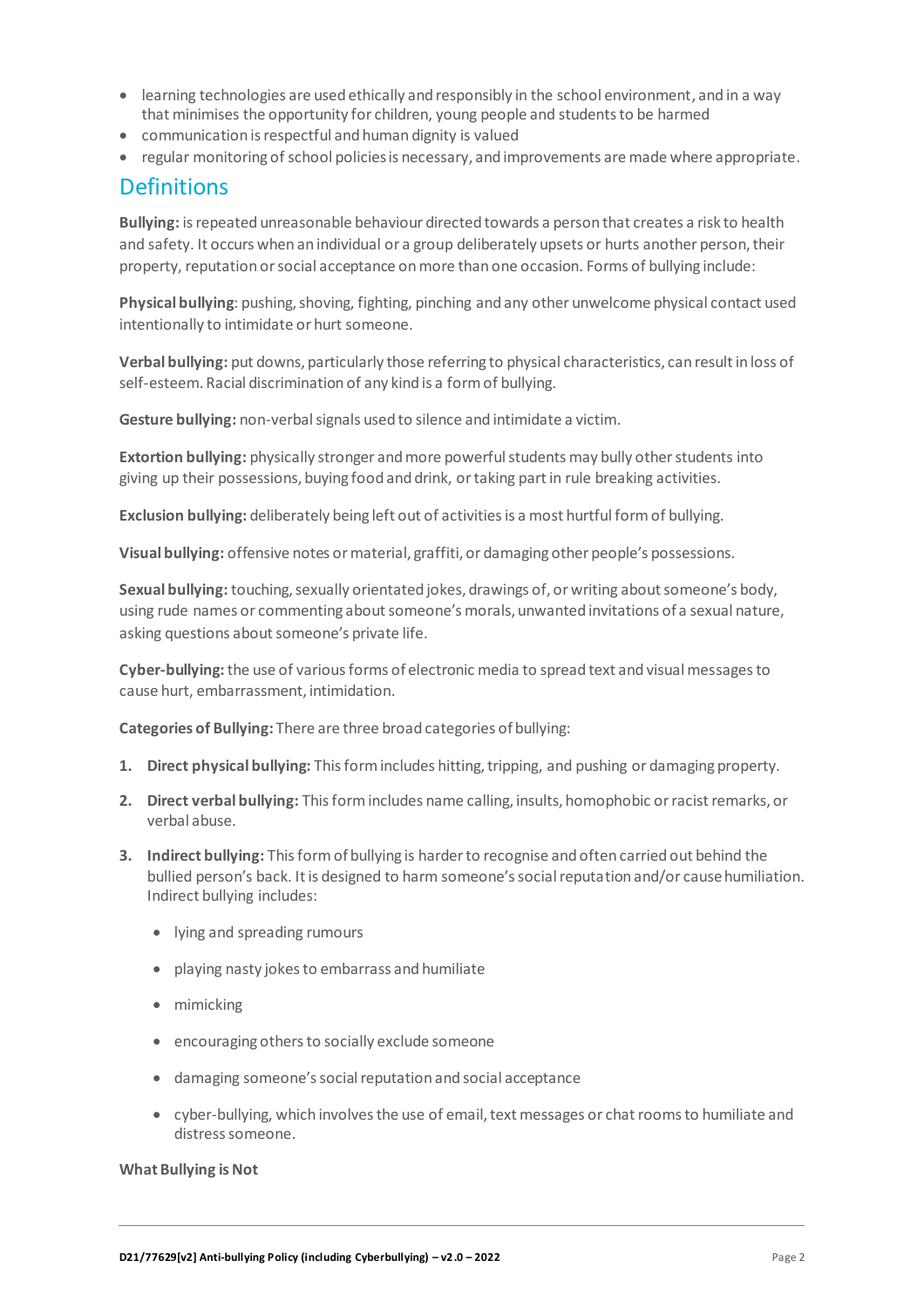Many distressing behaviours are not examples of bullying, even though they are unpleasant and often require teacher intervention and management. There are three socially unpleasant situations that are often confused with bullying including:

- **Mutual conflict:** In mutual conflict situations, there is an argument or disagreement between students but not an imbalance of power. Both parties are upset and usually both want a resolution to the problem. However, unresolved mutual conflict sometimes develops into a bullying situation, with one person becoming targeted repeatedly for 'retaliation' in a one-sided way.
- **Social rejection or dislike:** Unless the social rejection is directed towards someone specifically and involves deliberate and repeated attempts to cause distress, exclude or create dislike by others, it is not bullying.
- **Single-episode acts:** Single episodes of nastiness or physical aggression are not the same as bullying. If a student is verbally abused or pushed on one occasion they are not being bullied. Nastiness or physical aggression that is directed towards many different students is not the same as bullying.

### Procedures

All members of our school community must be aware of the possibility of bullying and take action to prevent bullying if it is reasonably foreseeable.

#### **Responsibilities: The school**

St Anthony's Primary School will respond to all reported incidents of bullying, perceived or actual, sensitively, fairly and promptly by:

- using an Anti-Bullying Response Pathway when we become aware of incidents. The Pathway assists with a regulated and thorough response.
- implementing an Anti-Bullying Action Plan as part of the Response Pathway.
- keeping a written record of any bullying investigation.
- encouraging students, staff and parent and carers to report bullying and cyber-bullying to the class teacher or directly to the principal
- investigating complaints of bullying and cyber-bullying in a manner that respects the dignity and privacy of those involved.
- ensuring that complaints of bullying and cyber-bullying are handled in a way that is sensitive to students' cultural and linguistic backgrounds, and that recognises the diverse circumstances of students
- nominating a person or staff to co-ordinate strategies for the resolution of specific bullying incidents reported in this school
- notifying parents/guardians/carers of bullying incidents involving their children and allowing them to have input into decisions that affect their children, where this is appropriate
- notifying the relevant Regional Leadership Consultant of any serious incident
- contacting the Police/Police Youth Liaison Officer if the bullying situation has involved violence, threat of harm or alleged criminal conduct
- maintaining records of bullying incidents and related interventions in accordance with relevant recordkeeping requirements (such as the Public Record Office Victoria Recordkeeping Standards)
- conducting Student Safety Audits at least once a year to promote safe, inclusive and respectful learning environments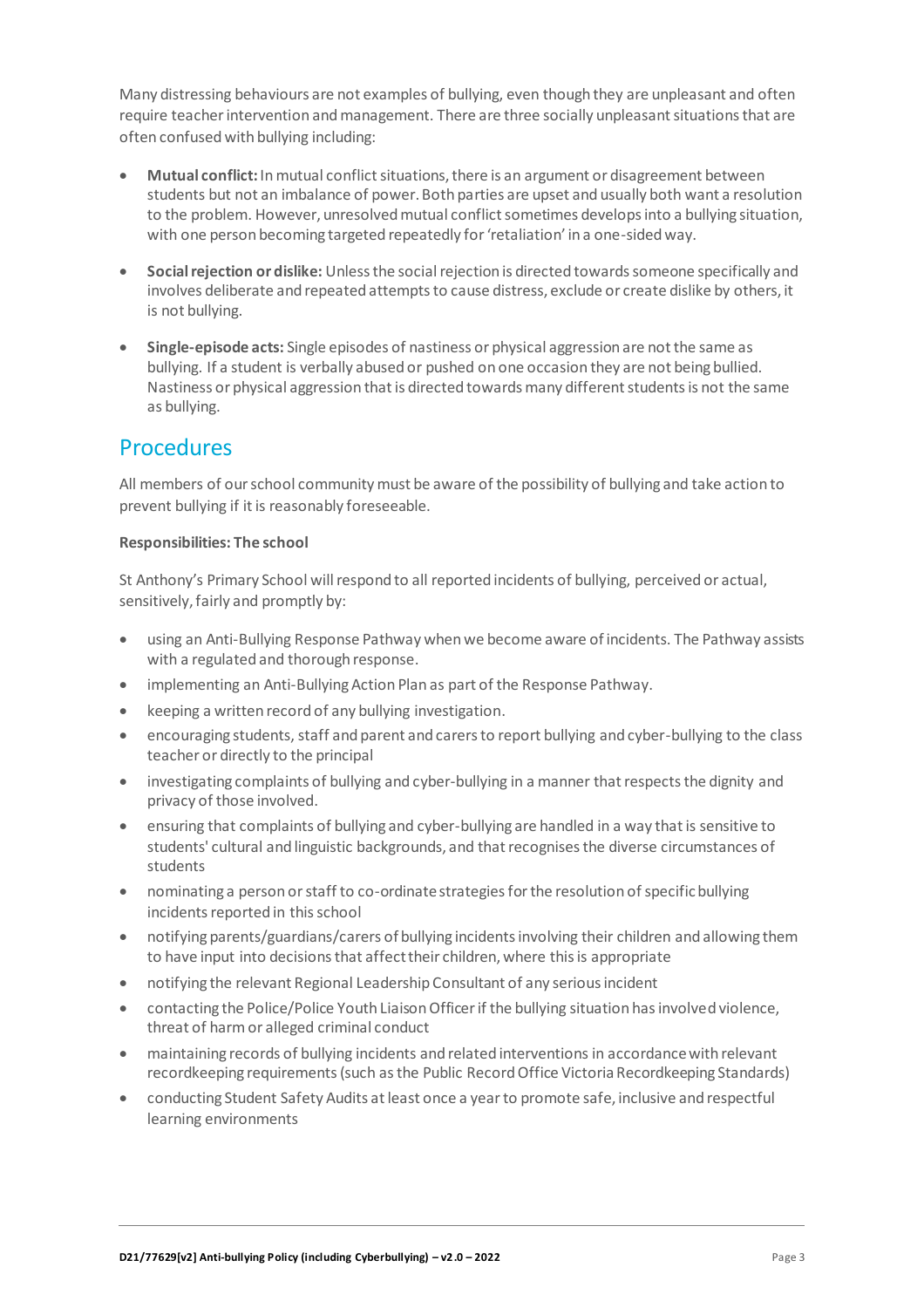- promoting student voice and empowerment in classrooms and through the use of Student Representative Council to discuss matters associated with bullying, cyber bullying, safety and wellbeing
- reviewing and evaluating the school's anti-bullying policy and the responsible use of technology procedures to ensure they are working effectively.
- engaging with parents/guardians/carersto review and evaluate the school's anti-bullying policy and the responsible use of technology procedures to ensure they are working effectively.

#### **Responsibilities: Staff**

Staff at St Anthony's Primary School aim to treat all members of the school community with dignity and respect and build respectful relationships that respond effectively and sensitively to the needs of each student by:

- implementing the student anti-bullying and responsible use of technology procedures by responding promptly and appropriately to reported incidents of bullying, in a way that is sensitive to the diverse backgrounds and circumstances of students
- supporting the student anti-bullying and responsible use of technology procedures through positive modelling and the promotion of appropriate behaviour
- engaging in professional learning to support appropriate anti-bullying responses which could include cyber safety, restorative justice practices, mediation and developing social skills in students. Such opportunities are made available to staff on the same basis as other professional learning.
- supporting all aspects of related school policies
- remaining vigilant in how students are using technology through positive modelling and the promotion of appropriate behaviour
- embedding critical thinking, values clarification, respectful relationships and developing empathy into our teaching practice
- responding to bullying and cyber-bullying concerns by providing age appropriate guidance and boundaries so that students can learn to self-regulate.

#### **Responsibilities: Students**

Students at St Anthony's Primary School have responsibilities to use technology appropriately and respectfully. The staff at St Anthony's Primary School will encourage and support students to:

- follow the anti-bullying and responsible use of technology procedures
- immediately seek help from a trusted adult if they are aware of or involved in a bullying or cyberbullying incident
- seek support if bullied and refrain from retaliating in any bullying incident
- understand that any social networking site that identifies the school by name or image or implication is part of the school environment
- in age-appropriate circumstances the student should keep evidence of alleged bullying and produce it on request (for example phone text messages).

#### **Responsibilities: Parents/Guardians/Carers**

Parents/guardians/carers at St Anthony's Primary School have responsibilities to use technology appropriately and respectfully. St Anthony's Primary School will work in partnership with parents/guardians/carersin responding to incidents of bullying. Staff at St Anthony's Primary School will: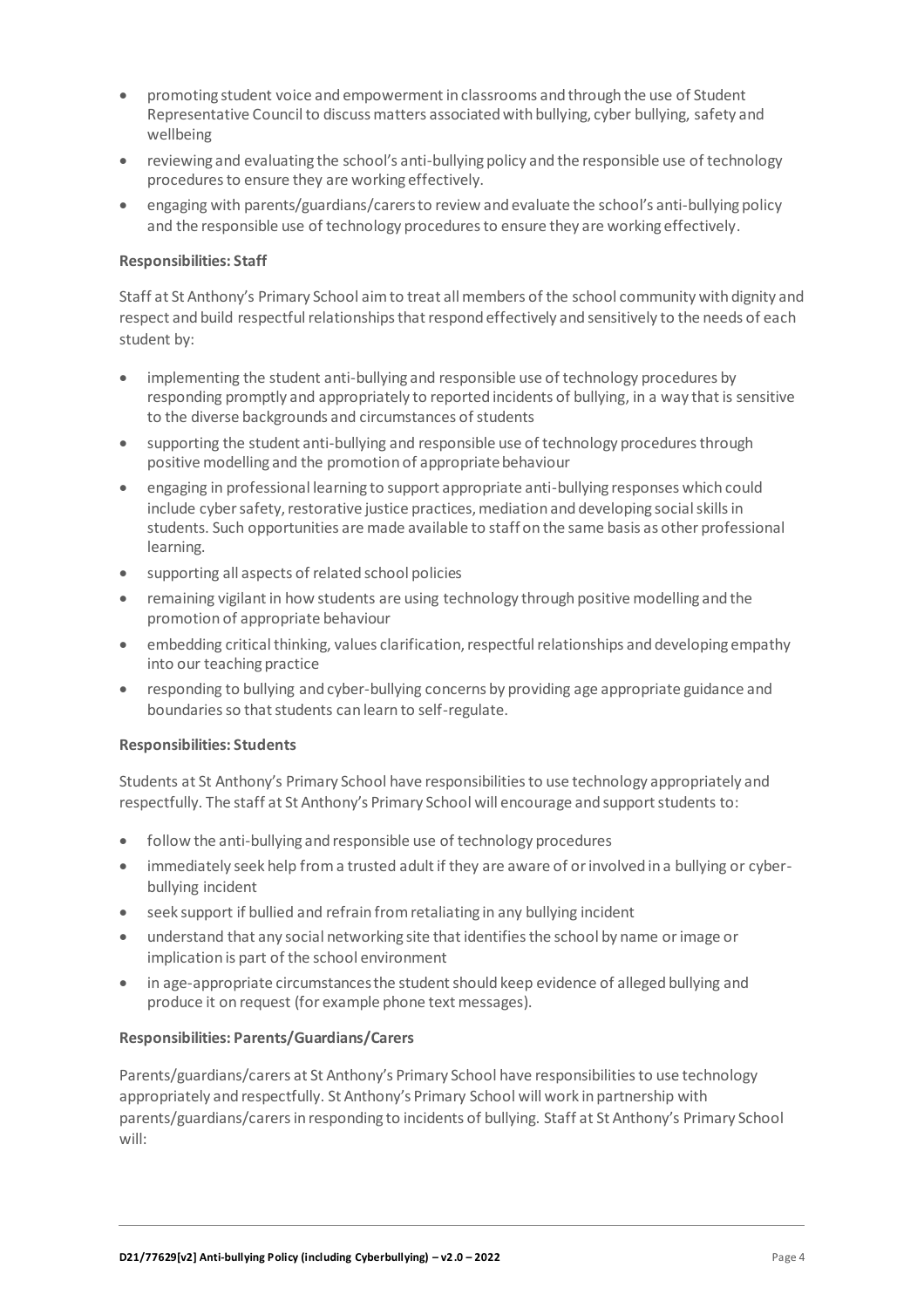- remind parents/guardians/carers about the need to reinforce the school messages in the proper use of technology to help children grow into ethical and responsible digital citizens
- encourage parents/guardians/carersto report serious matters of out-of-school hours bullying and cyber- bullying to the Police or other appropriate authority (such as the Internet Service Provider) and, as relevant, to the school
- ask parents/guardians/carersto contact the school immediately through the class teacher or directly through the principal if they know of any bullying incident
- expect that parents/guardians/carerswill model behaviour that is indicative of Gospel values and that reflect the school's Vision and Mission statement. Thus parents/guardians/carers are required to act respectively to all members of the school community at all times.
- encourage parents/guardians/carersto report serious matters of out-of-school hours bullying and cyber- bullying to the Police or other appropriate authority (such as the Internet Service Provider). When such bullying concerns the wellbeing of their own child, parents/guardians/carers are to contact the principal.
- encourage parents/guardians/carers to be involved in decisions regarding incidents of bullying that affect their child, where this is appropriate.

### References

- [Privacy Compliance Manual](https://cevn.cecv.catholic.edu.au/Melb/Document-File/Polices-Compliance-and-Legal/Privacy/Privacy-Compliance-Manual.aspx) (2020). Catholic Education Commission of Victoria Ltd (CECV) (CEVN website)
- Department of Education and Training (Vic). 2021[. Bullying Prevention and Response Policy](https://www2.education.vic.gov.au/pal/bullying-prevention-response/policy)
- Department of Education and Training (Vic). 2021. Cybersafety and Responsible Use of Digital **[Technologies](https://www2.education.vic.gov.au/pal/cybersafety/policy)**
- Department of Education and Training (Vic). 2020[. Mobile Phones -](https://www2.education.vic.gov.au/pal/students-using-mobile-phones/policy) Student Use.

### **Resources**

Bully [Stoppers](https://www.education.vic.gov.au/about/programs/bullystoppers/Pages/default.aspx) – a resource containing information and advice for the school community, including students, parents and school staff.

[Bullying. No](https://bullyingnoway.gov.au/) Way! – a website for Australian schools, managed by the Safe and Supportive School Communities Working Group (SSSC) which has representatives from all states and territories, including the Catholic and independent schooling sectors.

[eSmart](https://www.education.vic.gov.au/about/programs/bullystoppers/Pages/esmart.aspx) - assists schools to develop a culture that promotes the safe, smart and responsible use of technology.

eSafety [Commissioner](https://www.esafety.gov.au/) – provides a range of up-to-date information and resources, coupled with a complaints system to assist children who experience serious cyberbullying and image-based abuse.

[Australian Student Wellbeing Framework \(2018\)](https://www.studentwellbeinghub.edu.au/docs/default-source/aswf_booklet-pdf.pdf)

#### [Student Wellbeing Hub](https://www.studentwellbeinghub.edu.au/)

Catholic Education Commission of Victoria Ltd (CECV). (2018)[. Positive Behaviour Guidelines](http://www.cecv.catholic.edu.au/getmedia/bc1d235d-9a98-4bb4-b3ac-84b50fa7c639/CECV-Positive-Behaviour-Guidelines_FINAL2.aspx?ext=.pdf)

Catholic Education Commission of Victoria (CECV). Child Safety Commitment Statement

Melbourne Archdiocese Catholic Schools. (2018). eXcel: Wellbeing for learning in Catholic school [communities](https://www.cem.edu.au/Our-Schools/Curriculum-Learning-Programs/Student-Wellbeing/eXcel.aspx)

Catholic Education Melbourne. (2017)[. Horizons of Hope: Vision and Context](https://www.cem.edu.au/Our-Schools/Curriculum-Learning-Programs/Horizons-of-Hope/Vision-Context.aspx)